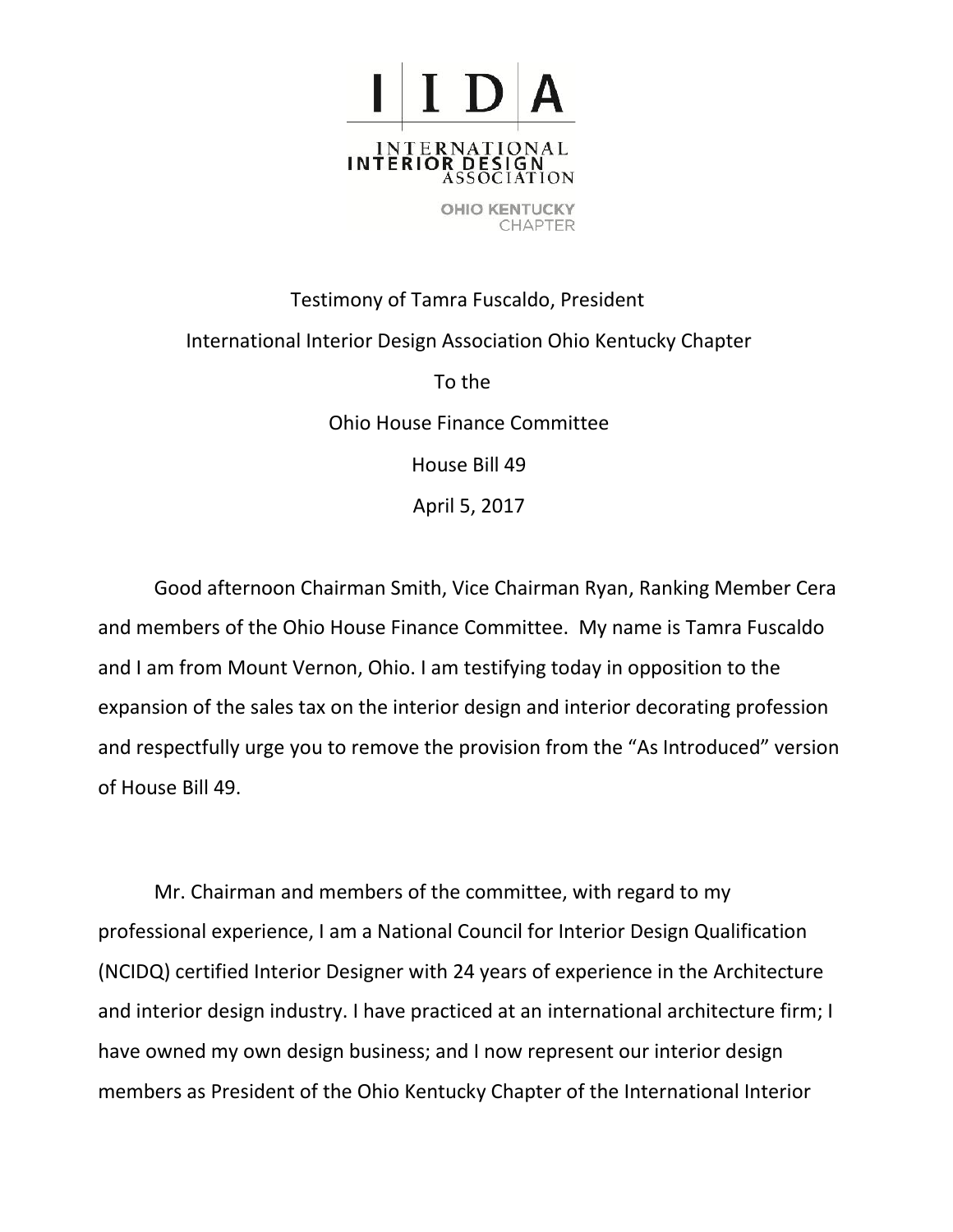Design Association (IIDA). The designers I represent Include men and women who have completed a 4-year degree in an accredited university and are qualified by means of education, experience and examination, with a high priority in protecting and enhancing the health, life safety and welfare of the public.

It is important to note that the majority of the commercial Interior designers work involves *Business-to-Business* and not *Business-to-Consumer*. We work with healthcare systems, corporations, government facilities, not for profits and small business startups. We provide a professional service in collaboration with architects, engineers, environmental designers, building contractors and planners. We are part of a team that provides design, planning and project management to companies building in the State of Ohio, nationally and internationally. This is a very competitive market and fees are based on qualifications, experience and scope of the project, not a product that is a consistent price across brands.

Simply stated, IIDA and its members are opposed to the expansion of sales tax on interior design because taxing commercial interior design services adds costs to public and private building construction costs, and would clearly hinder companies seeking to expand or bring their business to the State of Ohio. Professional services should not be taxed as they are not a commodity. The interior design process follows a systematic and coordinated methodology, including research, analysis and integration of knowledge into the creative process, whereby the needs and resources of the client are satisfied to produce an interior space that fulfills the project goals. We are not a luxury, nor a discretionary service and should not be taxed as such.